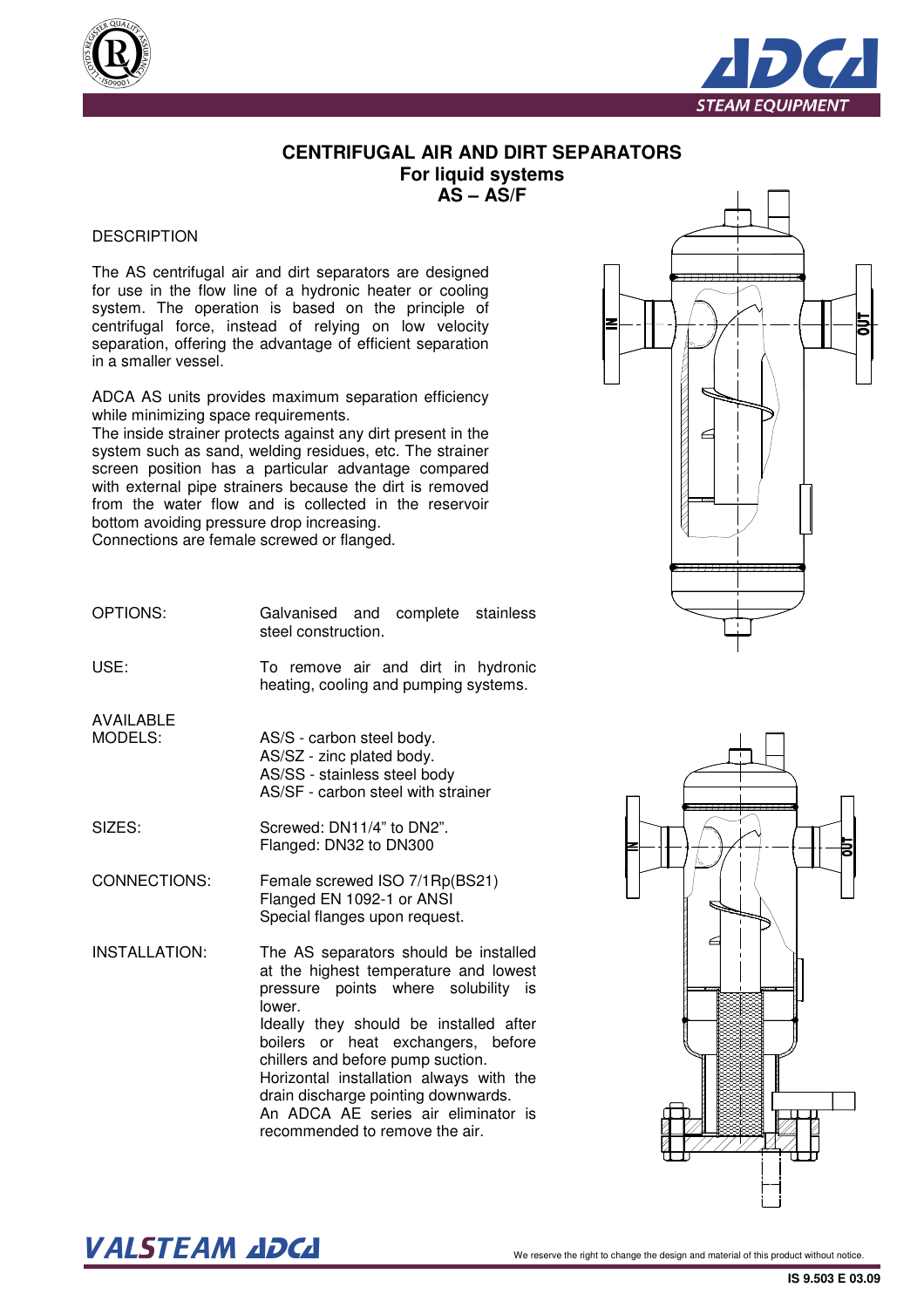



|             |               |                       |             |               |                       | <b>LIMITING CONDITIONS AS/S**</b> |               |                       |                            |               |                       |
|-------------|---------------|-----------------------|-------------|---------------|-----------------------|-----------------------------------|---------------|-----------------------|----------------------------|---------------|-----------------------|
| Rating      | Press.<br>bar | Temp.<br>$^{\circ}$ C | Rating      | Press.<br>bar | Temp.<br>$^{\circ}$ C | Rating                            | Press.<br>bar | Temp.<br>$^{\circ}$ C | Rating                     | Press.<br>bar | Temp.<br>$^{\circ}$ C |
|             | 16            | 50                    |             | 16            | 50                    |                                   | 25            | 50                    |                            | 40            | 50                    |
| <b>PN16</b> | 14            | 100                   | <b>ANSI</b> | 14            | 100                   | <b>PN25</b><br><b>ANSI</b>        | 23            | 100                   | <b>PN40</b><br><b>ANSI</b> | 37            | 100                   |
|             | 13            | 195                   | Cl.150 lbs  | 13            | 195                   | CL.300lbs                         | 20            | 216                   | <b>CL.300lbs</b>           | 31            | 239                   |
|             | 12            | 250                   |             |               |                       |                                   |               | 300                   |                            | 27            | 300                   |

|             | <b>LIMITING CONDITIONS AS/SS**</b> |                       |              |               |             |                            |               |                       |                            |               |                       |
|-------------|------------------------------------|-----------------------|--------------|---------------|-------------|----------------------------|---------------|-----------------------|----------------------------|---------------|-----------------------|
| Rating      | Press.<br>bar                      | Temp.<br>$^{\circ}$ C | Rating       | Press.<br>bar | Temp.<br>ºC | Rating                     | Press.<br>bar | Temp.<br>$^{\circ}$ C | Rating                     | Press.<br>bar | Temp.<br>$^{\circ}$ C |
|             | 16                                 | 50                    |              | 16            | 50          |                            | 25            | 50                    |                            | 40            | 50                    |
| <b>PN16</b> | 16                                 | 100                   | <b>ANSI</b>  | 16            | 100         | <b>PN25</b><br><b>ANSI</b> | 25            | 100                   | <b>PN40</b><br><b>ANSI</b> | 40            | 100                   |
|             | 13                                 | 195                   | $Cl.150$ lbs | 13            | 195         | CL.300lbs                  | 21            | 217                   | <b>CL.300lbs</b>           | 32            | 240                   |
|             | 12                                 | 250                   |              |               |             |                            | 18            | 300                   |                            | 30            | 300                   |

Minimum operating temp.: -10°C. Design code: AD-Merkblatt \*\* Rating according to EN1092:2007.

|               | <b>CEMARKING - GROUP 2 LIQUIDS CATEGORIES</b> |      |                              |              |               |                     |                |     |  |  |
|---------------|-----------------------------------------------|------|------------------------------|--------------|---------------|---------------------|----------------|-----|--|--|
| <b>RATING</b> | <b>SIZE</b>                                   | CAT. | <b>RATING</b>                | SIZE         | <b>RATING</b> | <b>SIZE</b><br>CAT. |                |     |  |  |
| <b>PN16</b>   | DN32 to DN300                                 | SEP  | DN32 to DN250<br><b>PN25</b> |              | SEP           | <b>PN40</b>         | DN32 to DN200  | SEP |  |  |
|               |                                               |      |                              | <b>DN300</b> |               |                     | DN250 to DN300 |     |  |  |

**CE Marking:** This product has been designed for use on water and other liquids which are in Group 2 of the PED-European Pressure Equipment Directive 97/23/EC and it comply with those requirements. The product carries the CE mark when falling in category 1 and above.

| <b>FLANGE CONNECTIONS</b> |                      |                |                       |  |  |  |  |  |  |  |
|---------------------------|----------------------|----------------|-----------------------|--|--|--|--|--|--|--|
| Rating                    | Sep. SIZE            | <b>EN STD.</b> | <b>ANSI STD.</b>      |  |  |  |  |  |  |  |
| PN16*                     | DN32 to DN50         | EN1092-1 PN40  | ANSI B16.5 Cl.150 lbs |  |  |  |  |  |  |  |
| <b>PN16</b>               | <b>DN65 to DN300</b> | EN1092-1 PN16  | ANSI B16.5 Cl.150 lbs |  |  |  |  |  |  |  |
| <b>PN25</b>               | DN32 to DN150        | EN1092-1 PN40  | ANSI B16.5 Cl.300 lbs |  |  |  |  |  |  |  |
| <b>PN25</b>               | DN200 to DN300       | EN1092-1 PN25  | ANSI B16.5 Cl.300 lbs |  |  |  |  |  |  |  |
| <b>PN40</b>               | DN32 to DN300        | EN1092-1 PN40  | ANSI B16.5 Cl.300 lbs |  |  |  |  |  |  |  |

\* Flanges EN 1092-1 PN16 and PN40 from DN32 to DN50 has the same number and size of holes.

| <b>MATERIALS</b>     |                             |  |  |  |  |  |  |
|----------------------|-----------------------------|--|--|--|--|--|--|
| <b>DESIGNATION</b>   | <b>MATERIAL</b>             |  |  |  |  |  |  |
| Body                 | EN10216-2 / P235GH / 1.0325 |  |  |  |  |  |  |
| Heads                | EN10028-2 / P265GH / 1.0425 |  |  |  |  |  |  |
| Inlet / Outlet pipes | EN10216-2 / P235GH / 1.0325 |  |  |  |  |  |  |
| <b>EN Flanges</b>    | EN10222-2 / P250GH / 1.0460 |  |  |  |  |  |  |
| <b>ANSI flanges</b>  | ASTM A105 / 1.0432          |  |  |  |  |  |  |
| <b>Sockets</b>       | ASTM A105 / 1.0432          |  |  |  |  |  |  |
| Internals            | EN10025-2 / S235JR / 1.0038 |  |  |  |  |  |  |
| <b>Strainer</b>      | AISI304 / 1.4301            |  |  |  |  |  |  |

|                   | <b>APPROXIMATE DIMENSIONS (mm)</b> |                  |                  |                  |                    |                    |     |      |                |      |                |     |            |                |             |             |                 |              |
|-------------------|------------------------------------|------------------|------------------|------------------|--------------------|--------------------|-----|------|----------------|------|----------------|-----|------------|----------------|-------------|-------------|-----------------|--------------|
|                   | <b>FLANGED EN1092-1 - ANSI</b>     |                  |                  |                  |                    |                    |     |      |                |      |                |     |            |                |             |             |                 |              |
| <b>SIZE</b><br>DN | A1<br><b>PN16</b>                  | Α<br><b>PN16</b> | A<br><b>PN25</b> | Α<br><b>PN40</b> | A<br><b>150lbs</b> | A<br><b>300lbs</b> | B   | C    | C <sub>1</sub> | D    | D <sub>1</sub> | E   | F          | F <sub>1</sub> | G           | H           | $VOL.$ *<br>dm3 | WGT **<br>Кg |
| 32                | 263                                | 260              | 260              | 260              | 290                | 306                | 140 | 395  | 495            | 285  | 385            | 110 | 3/4"       | 1/2"           | 1/2"        | 3/4"        | 6               | 13           |
| 40                | 263                                | 260              | 260              | 260              | 294                | 307                | 140 | 435  | 535            | 325  | 425            | 110 | 3/4"       | 1/2"           | 1/2"        | 3/4"        | 6,7             | 14,3         |
| 50                | 322                                | 310              | 310              | 310              | 341                | 354                | 168 | 505  | 605            | 385  | 485            | 120 | 3/4"       | 1/2"           | 1/2"        | 3/4"        | 11,7            | 21           |
| 65                |                                    | 380              | 394              | 394              | 430                | 442                | 219 | 550  | 670            | 410  | 530            | 140 | 1"         | 3/4"           | 3/4"        | 4.8         | 19,8            | 31,5         |
| 80                | 20                                 | 400              | 416              | 416              | 440                | 459                | 219 | 610  | 730            | 462  | 582            | 148 | <b>SER</b> | 3/4"           | 3/4"        | <b>PAGE</b> | 27              | 40           |
| 100               |                                    | 485              | 511              | 511              | 533                | 553                | 273 | 715  | 835            | 528  | 648            | 187 | 11/4"      | 3/4"           | 3/4"        | 11/4"       | 38              | 59,8         |
| 125               | ÷                                  | 535              | 561              | 561              | 605                | 622                | 324 | 845  | 995            | 630  | 780            | 215 | 11/4"      | 1"             | $1^{\circ}$ | 11/4"       | 54              | 84           |
| 150               | ۰.                                 | 585              | 605              | 605              | 635                | 652                | 356 | 962  | 1112           | 692  | 842            | 270 | 11/2"      | 1"             | 4.8         | 11/2"       | 79              | 161          |
| 200               |                                    | 605              | 641              | 657              | 685                | 703                | 406 | 170  | 1320           | 880  | 1030           | 290 | 11/2"      | 18             | 4.0         | 11/2"       | 146             | 202          |
| 250               | $\overline{\phantom{a}}$           | 720              | 756              | 790              | 784                | 815                | 508 | 1540 | 1710           | 1140 | 1310           | 400 | 11/2"      | 1"             | 4.11        | 11/2"       | 288             | 330          |
| 300               |                                    | 840              | 868              | 914              | 913                | 944                | 610 | 700  | 1870           | 1172 | 1342           | 528 | 11/2"      | 13             | m.          | 11/2"       | 412             | 475          |

\* Volume correspond to the class PN16 AS/F design.Classes PN25 and above may have slightly lower volumes.

\*\* Weight correspond to the class PN16 design.

Consult factory for certified dimensions. Dimensions subject to change without notice. F, F1, H -screwed drain connection as standard.Alternatively can be supplied flanged EN1092-1 or ANSI on the same class of main dimensions.